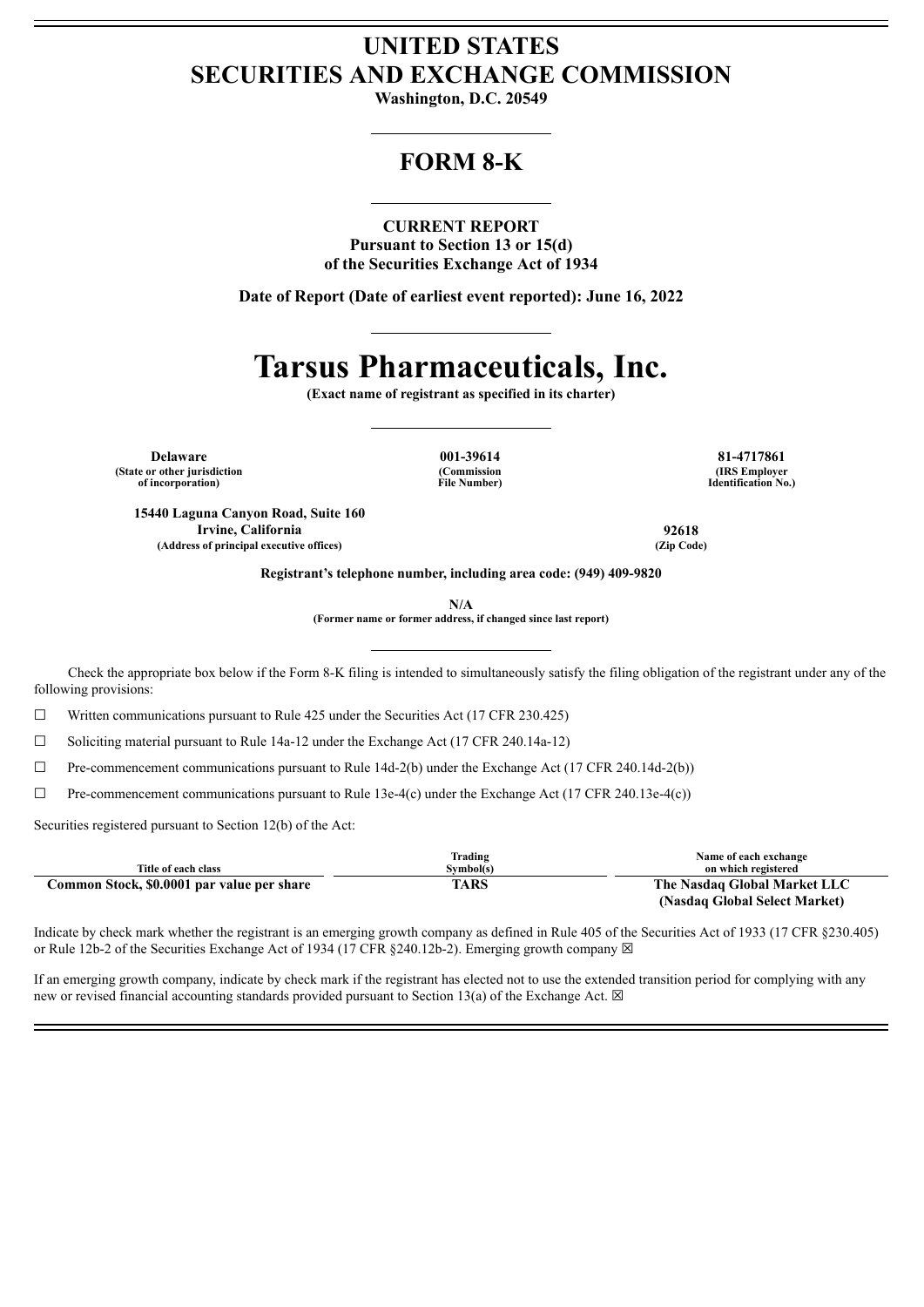### **Item 5.07. Submission of Matters to a Vote of Security Holders.**

On June 16, 2022, Tarsus Pharmaceuticals, Inc. (the "Company") held its Annual Meeting of Stockholders (the "Annual Meeting"). The Company filed its definitive proxy statement for the proposals voted upon at the Annual Meeting with the Securities and Exchange Commission on April 30, 2022 (the "Proxy Statement").

At the close of business on April 19, 2022, the record date of the Annual Meeting, the Company had 20,727,346 shares of common stock outstanding and entitled to vote. The holders of a total of 15,319,279 shares of common stock were present at the Annual Meeting, either in person or by proxy, which total constituted a quorum of the issued and outstanding shares on the record date of the Annual Meeting.

The following proposals were submitted to the Company's stockholders at the Annual Meeting:

- 1. The election of four Class II directors to serve until the Company's 2025 annual meeting of stockholders.
- 2. The ratification of the appointment of Ernst & Young LLP as the Company's independent registered public accounting firm for the fiscal year ending December 31, 2022.

The number of votes cast for and against or withheld and the number of abstentions and broker non-votes with respect to each matter voted upon, as applicable, are set forth below:

### **1.** *Board of Directors Election Results*

The following nominees were elected to serve as Class II directors for a term that will continue until the 2025 annual meeting of stockholders or until their respective successors have been duly elected and qualified. The number of votes cast for and withheld and the number broker non-votes for each nominee were as follows:

| <b>Director Name</b>       | Votes For  | <b>Votes Withheld</b> | <b>Broker Non-Votes</b> |
|----------------------------|------------|-----------------------|-------------------------|
| Michael Ackermann, Ph.D.   | 10.087.025 | 958,440               | 4.273.814               |
| Bobak Azamian, M.D., Ph.D. | 10.218.895 | 826.570               | 4.273.814               |
| Rosemary Crane, MBA        | 11.036.854 | 8.611                 | 4.273.814               |
| Elizabeth Yeu-Lin, M.D.    | 10.913.478 | 131.987               | 4.273.814               |

The following directors, in addition to Dr. Ackermann, Dr. Azamian, Ms. Crane, and Dr. Yeu-Lin, will continue to serve as members of our Board of Directors until the expiration of their respective terms or until their respective successors have been duly elected and qualified: William Link, Ph.D., Bhaskar Chaudhuri, Ph.D., Andrew Goldberg, M.D., and Wendy Yarno, MBA.

### **2.** *Ratification of Ernst & Young LLP as our independent registered public accounting firm*

Our stockholders ratified the appointment of Ernst & Young LLP as our independent registered public accounting firm for the fiscal year ending December 31, 2022. The number of votes cast for and against and the number of abstentions for this proposal were as follows (there were no broker non-votes for this proposal):

| Votes For  | <b>Votes Against</b> | Abstain            |
|------------|----------------------|--------------------|
| 15,318,215 | 1,027                | $\sim$ $\sim$<br>ັ |